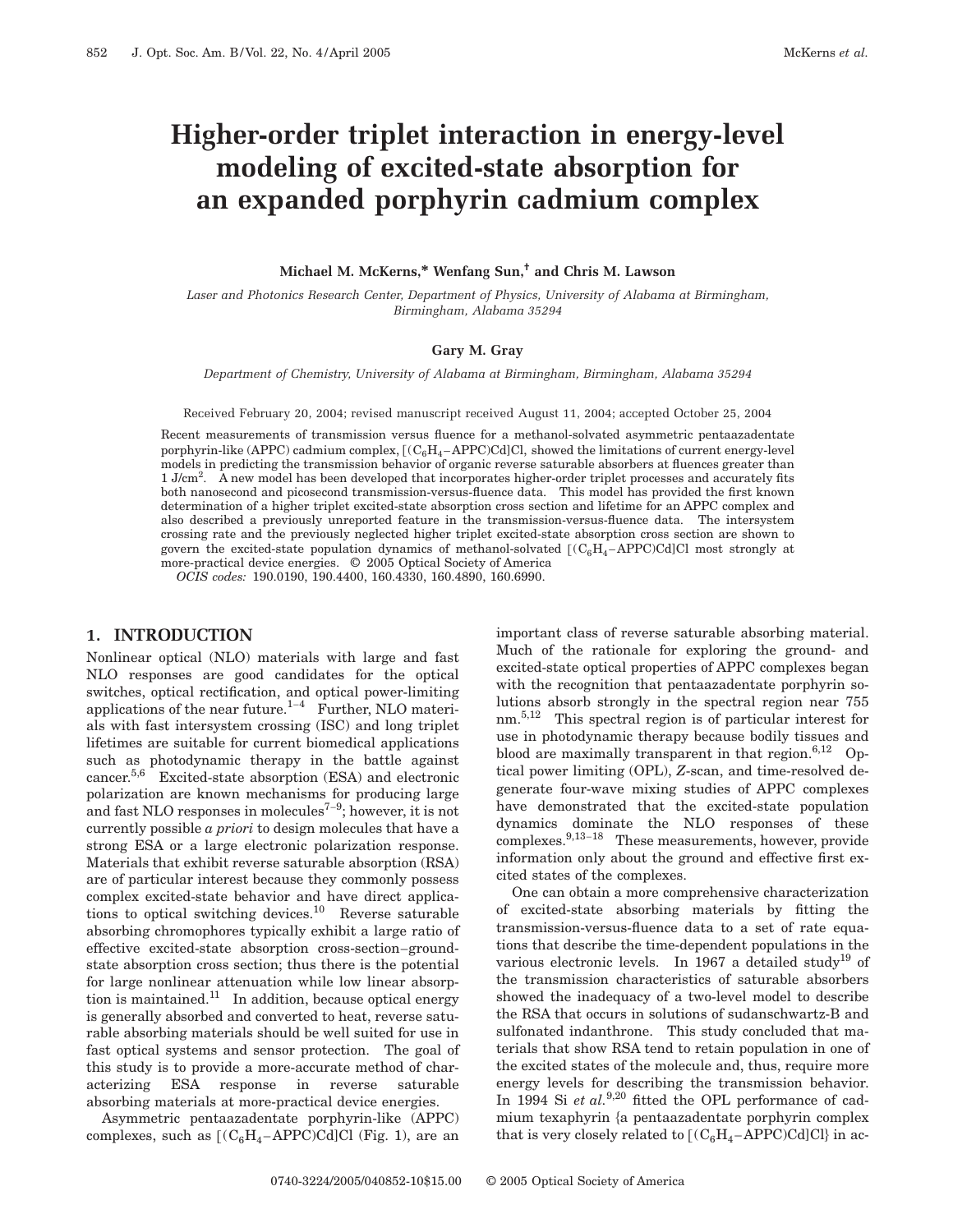

Fig. 1. Chemical structure of  $[(C_6H_4 - APPC)Cd]Cl$  and linear absorption spectrum of a 4.33  $\times$  10<sup>-4</sup> mol/L methanol solution of  $[(C_6H_4 - APPC)Cd]Cl$  in a 2-mm cell.



Fig. 2. Seven-state energy-level model of nonlinear absorption. Each of the electronic energy levels has a manifold of vibrational and rotational sublevels associated with it; however, for metalorganic reverse saturable absorbing molecules these sublevels have negligible effect. Single- and two-photon absorption cross sections  $\left[\sigma_{ii}\right]$  and  $\sigma_{ik}^{(2)}$  or decay rates  $(k_{ii})$  shown are representative of the labeled energy-level transition.

etonitrile to a six-level model under the approximation that both the uppermost excited singlet and the second (and higher) excited triplet states of cadmium texaphyrin have negligible lifetimes. Si *et al.* found that, whereas picosecond pulses utilized the first and second singlet excited states, for nanosecond pulses only the first excited triplet state was shown to have an effect on the transmission curve.<sup>9</sup> These results, however, were limited by the inherent approximations made in their model.

Another significant limitation of the study of Si *et al.* is that only relatively low fluences were used in fitting the transmission-versus-fluence data. We recently measured the transmission-versus-fluence data for  $[(C_6H_4 - APPC)Cd]Cl$  at significantly higher fluences<sup>13,14</sup> and found that the model developed by Si *et al.* does not adequately describe the OPL behavior of  $[(C_6H_4 - APPC)Cd]Cl$  at high fluences. The seven-state energy-level model (Fig. 2) presented in this paper successfully describes the excited-state absorption of  $[(C_6H_4 - APPC)Cd]Cl$  at both high and low fluences and, further, does not assume negligible upper excited-state lifetimes or neglect the potential for two-photon transitions. In addition, a critical new step is taken in this manuscript, in which the transition rates are recognized as separable not only by spin character but by fluence.

# **2. EXPERIMENT**

 $[(C_6H_4 - APPC)Cd]Cl$  (Fig. 1) was synthesized by a procedure described in the literature. $21-24$  The complex was characterized by UV–visible, IR,  $^1$ H-NMR, and fast atom-bombardment mass spectroscopy<sup>22</sup> methods; elemental analysis was also conducted to verify the purity of the sample.24 All measurements for this manuscript were made of a  $4.33 \times 10^{-4}$  mol/L methanol solution of  $[(C_6H_4 - APPC)Cd]Cl$ . The linear absorption<sup>13,25</sup> and transient difference spectra,26 the lifetimes of first excited states,<sup>26,27</sup> the quantum yield of the first triplet excited state,<sup>26</sup> and the ISC rate<sup>27</sup> had all been previously determined. The OPL curve for the  $[(C_6H_4 - APPC)Cd]Cl$  solution was obtained by use of a standard nonlinear transmission technique<sup>10,13</sup> in which a 5-ns laser pulse or, alternatively, a 40-ps laser pulse was used as a light source  $(\lambda = 532 \text{ nm})$  for the OPL measurements. For the nanosecond pulses the laser beam was focused at the center of a 2-mm path-length quartz cell by a 25-cm



Fig. 3. Transmission versus incident fluence at 532 nm for a  $4.33\times 10^{-4}$  mol/L methanol solution of  $[(\rm{C_6H_4-APPC})Cd]Cl$  for two pulse durations. The extension of the measured fluence to greater than 1 J/cm2 compelled the addition of higher-order triplet transitions to permit more-accurate modeling of methanolsolvated  $[(C_6H_4 - APPC)Cd]Cl$  at these more-practical device energies.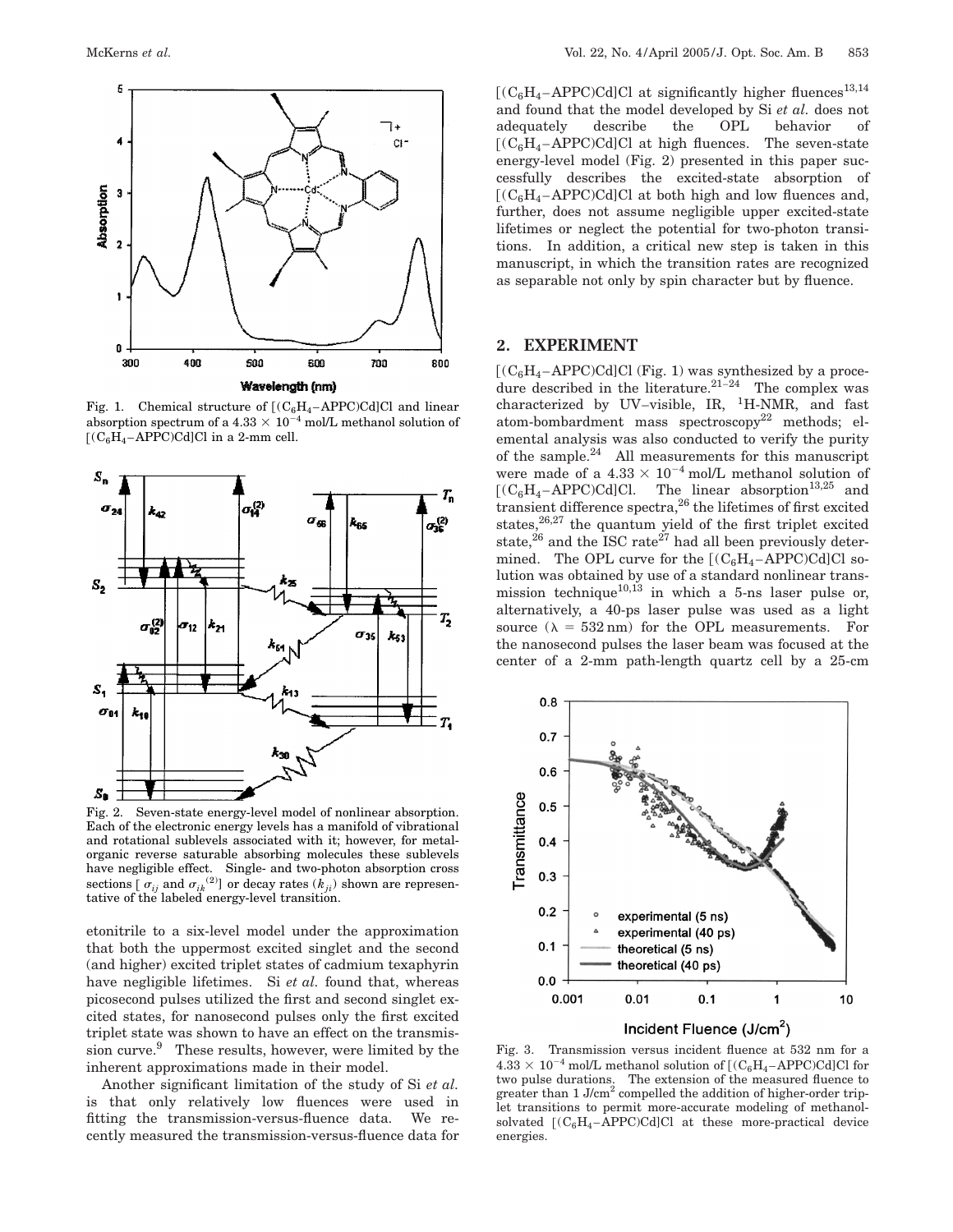plano–convex lens ( $f/38$ ), resulting in a  $1/e^2$  spot radius of  $\sim$ 195  $\mu$ m; for the picosecond laser pulses a 30-cm plano–convex lens ( *f*/146) was used to focus the beam to a waist radius of  $\sim 65 \mu \text{m}$ . To ensure that no hysteresis or cell damage occurred we cycled through the full range of energies multiple times; we also discounted solution burning and decomposition by measuring the linear absorption spectrum before and after the OPL measurements. Z-scan measurements (40 ps and 5 ns at 532 nm) showed the  $[(C_6H_4 - APPC)Cd]Cl$  solution to have negligible thermal lensing<sup>16,17</sup> and provided approximations of the total excited-state absorption cross section,  $\sigma_e$ .

Transmission curves (for both 40-ps and 5-ns pulses) for solutions of  $[(C_6H_4 - APPC)Cd]Cl$  initially exhibit RSA for input fluences greater than  $\sim 0.01$  J/cm<sup>2</sup>, and the transmission decreases steadily until  $\sim 0.1$  J/cm<sup>2</sup> (Fig. 3). For 40-ps pulses, the slope of the transmission curve becomes less negative until RSA ceases at  ${\sim}0.3$  J/cm<sup>2</sup>, after which transmission begins to increase with incident fluence. For 5-ns pulses, RSA occurs even at the highest enels associated with it; however, for metal-organic reverse saturable absorbing molecules these vibrational and rotational sublevels can be ignored owing to the neglect of coherence effects (dephasing) and the assumption of ultrafast relaxation of vibronic sublevels.10,29,30 To investigate quantitatively the resonant and nonresonant interaction between the nonlinear medium and the incident laser light, we track the time variation of the population density for the seven-state energy-level model through use of a rate equation:

$$
\frac{\mathrm{d}N}{\mathrm{d}t} = \hat{R}N,\tag{1}
$$

$$
\mathbf{N} = |N_0 \ N_1 \ N_2 \ N_3 \ N_4 \ N_5 \ N_6|.
$$
 (2)

Population vector **N** is composed of the population densities of all seven levels;  $N_0$ ,  $N_1$ ,  $N_2$ ,  $N_3$ ,  $N_4$ ,  $N_5$ , and  $N_6$ correspond to the population densities in  $S_0$ ,  $S_1$ ,  $S_2$ ,  $T_1$ ,  $S_n$ ,  $T_2$ , and  $T_n$ , respectively. Rate operator  $\hat{R}$  can be expressed by

|             | $-\sigma_{01}\Phi$                            | $k_{10}$                                                    |                         |                               | $k_{\,30}$       |                                 | 0                | $\theta$                            | 0                |             |
|-------------|-----------------------------------------------|-------------------------------------------------------------|-------------------------|-------------------------------|------------------|---------------------------------|------------------|-------------------------------------|------------------|-------------|
|             |                                               | $\sigma_{01}\Phi$ - $k_{10}$ - $k_{13}$ - $\sigma_{12}\Phi$ |                         | $k_{21}$                      | $\mathbf{0}$     |                                 | 0                | 0                                   | $\theta$         |             |
|             | $\boldsymbol{0}$                              | $\sigma_{12} \Phi$                                          |                         | $- k_{21} - \sigma_{24} \Phi$ | $\boldsymbol{0}$ |                                 | 0                | $\mathbf{0}$                        | $\boldsymbol{0}$ |             |
| $\hat{R} =$ | $\mathbf{0}$                                  | $k_{13}$                                                    |                         | $\overline{0}$                |                  | $- k_{30} - \sigma_{35} \Phi 0$ |                  | $k_{53}$                            | $\boldsymbol{0}$ | $+ R', (3)$ |
|             | $\mathbf{0}$                                  | $\boldsymbol{0}$                                            |                         | $\sigma_{24}\Phi$             | $\mathbf{0}$     |                                 | $\mathbf{0}$     | $\boldsymbol{0}$                    | $\boldsymbol{0}$ |             |
|             | $\Omega$                                      | $\theta$                                                    |                         | $\overline{0}$                |                  | $\sigma_{35}\Phi$               |                  | 0 - $k_{53}$ - $\sigma_{56}$ $\Phi$ | $\mathbf{0}$     |             |
|             | $\mathbf{0}$                                  | $\overline{0}$                                              |                         | $\theta$                      | $\boldsymbol{0}$ |                                 | $\boldsymbol{0}$ | $\sigma_{56}\Phi$                   | $\overline{0}$   |             |
|             | $-\sigma_{02}^{\phantom{\dag}}{}^{(2)}\Phi I$ | $\overline{\mathbf{0}}$                                     | $\boldsymbol{0}$        | $\theta$                      | $\boldsymbol{0}$ | $\boldsymbol{0}$                | $\mathbf{0}$     |                                     |                  |             |
|             | $\overline{0}$                                | $\label{eq:2.14} ~-\ \sigma_{14}{}^{(2)} \Phi I ~~~0$       |                         | $\mathbf{0}$                  | $\boldsymbol{0}$ | $k_{51}$                        | $\theta$         |                                     |                  |             |
|             | ${\sigma_{02}}^{(2)}\Phi I$                   | $\overline{\mathbf{0}}$                                     | $ k_{25}$               | $\boldsymbol{0}$              | $k_{42}$         | $\mathbf{0}$                    | $\theta$         |                                     |                  |             |
| $R' =$      | $\boldsymbol{0}$                              | $\overline{0}$                                              | $\overline{0}$          | - $\sigma_{36}^{(2)}\Phi I$   | $\overline{0}$   | $\mathbf{0}$                    | 0                |                                     |                  | (4)         |
|             | $\theta$                                      | $\sigma_{14}{}^{(2)}\Phi I$                                 | $\overline{\mathbf{0}}$ | $\overline{0}$                | $ k_{42}$        | $\mathbf{0}$                    | $\mathbf{0}$     |                                     |                  |             |
|             | $\mathbf{0}$                                  | $\mathbf{0}$                                                | $k_{25}$                | $\overline{0}$                | $\overline{0}$   | $- k_{51}$                      | $k_{65}$         |                                     |                  |             |
|             | $\boldsymbol{0}$                              | $\boldsymbol{0}$                                            | $\boldsymbol{0}$        | $\sigma_{36}{}^{(2)}\Phi I$   | $\boldsymbol{0}$ | $\boldsymbol{0}$                | $- k_{65}$       |                                     |                  |             |
|             |                                               |                                                             |                         |                               |                  |                                 |                  |                                     |                  |             |

ergies; however, the corresponding transmission curve experiences a slight dip centered at approximately 0.3  $J/cm<sup>2</sup>$ , marking a transition between two different slopes.

#### **3. THEORETICAL MODEL**

#### **A. Description of the Energy-Level Model**

A seven-state energy-level model (Fig. 2) provides an excellent description of the nonlinear transmission behavior of metalloporphyrin-like molecules on nanosecond and picosecond time scales over a wide range of pulse energies.28 Half of the energy-level system comprises ground state  $S_0$ , first singlet excited state  $S_1$ , second singlet excited state  $S_2$ , and an upper singlet excited state  $S_n$ ; first triplet excited state  $T_1$ , second triplet excited state  $T_2$ , and upper triplet excited state  $T_n$  complete the other half of the model. Each of these electronic energy levels has a manifold of vibrational and rotational sublevin terms of single- and two-photon absorption cross sections  $[\sigma_{ij}$  and  $\sigma_{ik}^{(2)}]$ , decay rates  $(k_{ji})$ , and photon flux  $(\Phi = I/h \nu)$ . Total population density *N* is conserved for the seven-state energy-level system and can be represented by

$$
N = \sum_{i=0}^{6} N_i(t),
$$
 (5)

$$
N_i(t = -\infty, z) = N\delta_{0i}, \qquad (6)
$$

where Dirac delta function  $\delta_{0i}$  allows for the expression of the initial population densities of each state. A lightpropagation equation,

$$
\frac{\mathrm{d}I}{\mathrm{d}z'} = -\alpha I - \beta I^2,\tag{7}
$$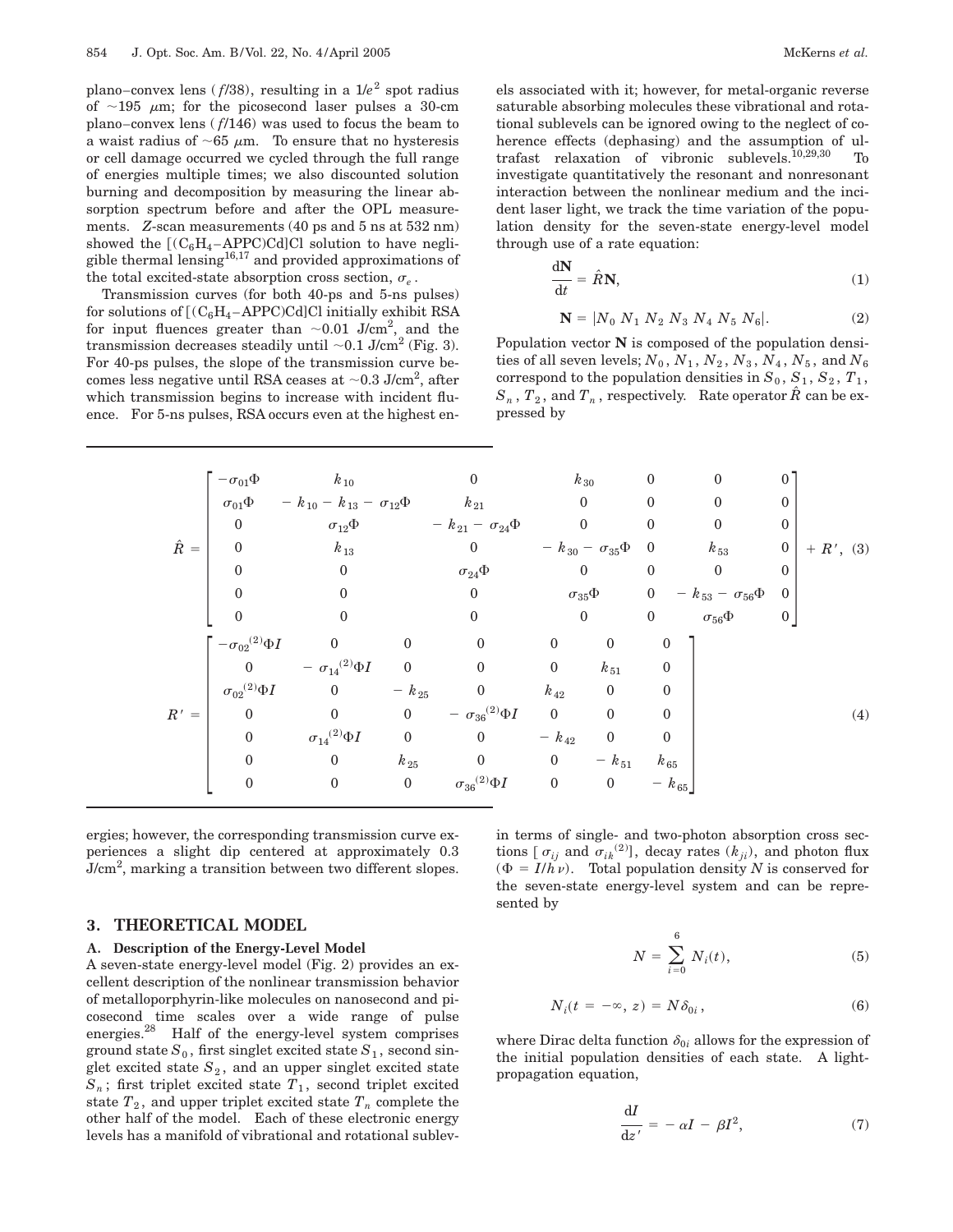| Cross Section | Value $(cm2)$              |  |  |  |  |  |
|---------------|----------------------------|--|--|--|--|--|
| $\sigma_{01}$ | $8.8 \times 10^{-18a}$     |  |  |  |  |  |
| $\sigma_{35}$ | $2.0\ \times\ 10^{-17}$    |  |  |  |  |  |
| $\sigma_{56}$ | $2.8 \times 10^{-16}$      |  |  |  |  |  |
| $\sigma_{12}$ | $3.1 \times 10^{-17}$      |  |  |  |  |  |
| $\sigma_{24}$ | $\leq 1.0 \times 10^{-19}$ |  |  |  |  |  |

**Table 1. Absorption Cross Sections for** @**(C6H4 –APPC)Cd]Cl in Methanol**

<sup>*a*</sup>Calculated from linear transmittance;  $\sigma_{01} \approx -\ln(T_{lin})/NL$ .

**Table 2. Decay Rates for**  $[(C_6H_4 - APPC)Cd]Cl$ **in Methanol**

| Decay Rate | Value $(s^{-1})$     |
|------------|----------------------|
| $k_{10}$   | $2.6 \times 10^{8a}$ |
| $k_{13}$   | $2.6 \times 10^{9a}$ |
| $k_{30}$   | $5.6 \times 10^{4b}$ |
| $k_{21}$   | $5.0 \times 10^{11}$ |
| $k_{53}$   | $1.2 \times 10^{11}$ |

<sup>a</sup>Measured in Ref. 27.

*b*Measured in Ref. 26.

$$
\alpha = \sigma_{01} N_0 + \sigma_{12} N_1 + \sigma_{24} N_2 + \sigma_{35} N_3 + \sigma_{56} N_5, \quad (8)
$$

$$
\beta = [\sigma_{02}^{(2)}N_0 + \sigma_{14}^{(2)}N_1 + \sigma_{36}^{(2)}N_3]/h\nu, \tag{9}
$$

is used to describe the variation of light intensity through the sample, where the incident laser pulse  $I(t, z = 0)$  is assumed to be of Gaussian spatial and temporal profile and the slowly varying envelope approximation has been invoked.

# **B. Implementation**

A computer program was written for a numerical solution of the full, coupled rate-equation expression for the system. By assuming that the spatial profile has a limited effect on the absorption dynamics, we condensed the Gaussian spatial term into the value at FWHM. We made further simplifications by initially assuming negligible two-photon transitions and upper ISC rates and by neglecting the populations of upper excited states  $S_n$  and  $\boldsymbol{T}_n$  because we assumed rapid relaxation. Electronic energy levels not accessible through laser excitation at 532 nm (with the exception of  $T_1$ ) were also neglected.

An iterative procedure was used to fit the rate parameters to the transmission curves (Fig. 3). To improve the accuracy of fitting to noisy data, we smoothed the transmission data to create a representative curve; the curve



Fig. 4. Dynamics of population density at 5 ns and 532 nm for a  $4.33 \times 10^{-4}$  mol/L methanol solution of  $[(C_6H_4 - APPC)Cd]Cl$ . Normalized incident pulse intensity  $(I_{in})$  and normalized population density are shown for each electronic energy level and for four input fluences  $F_{\text{in}}$ .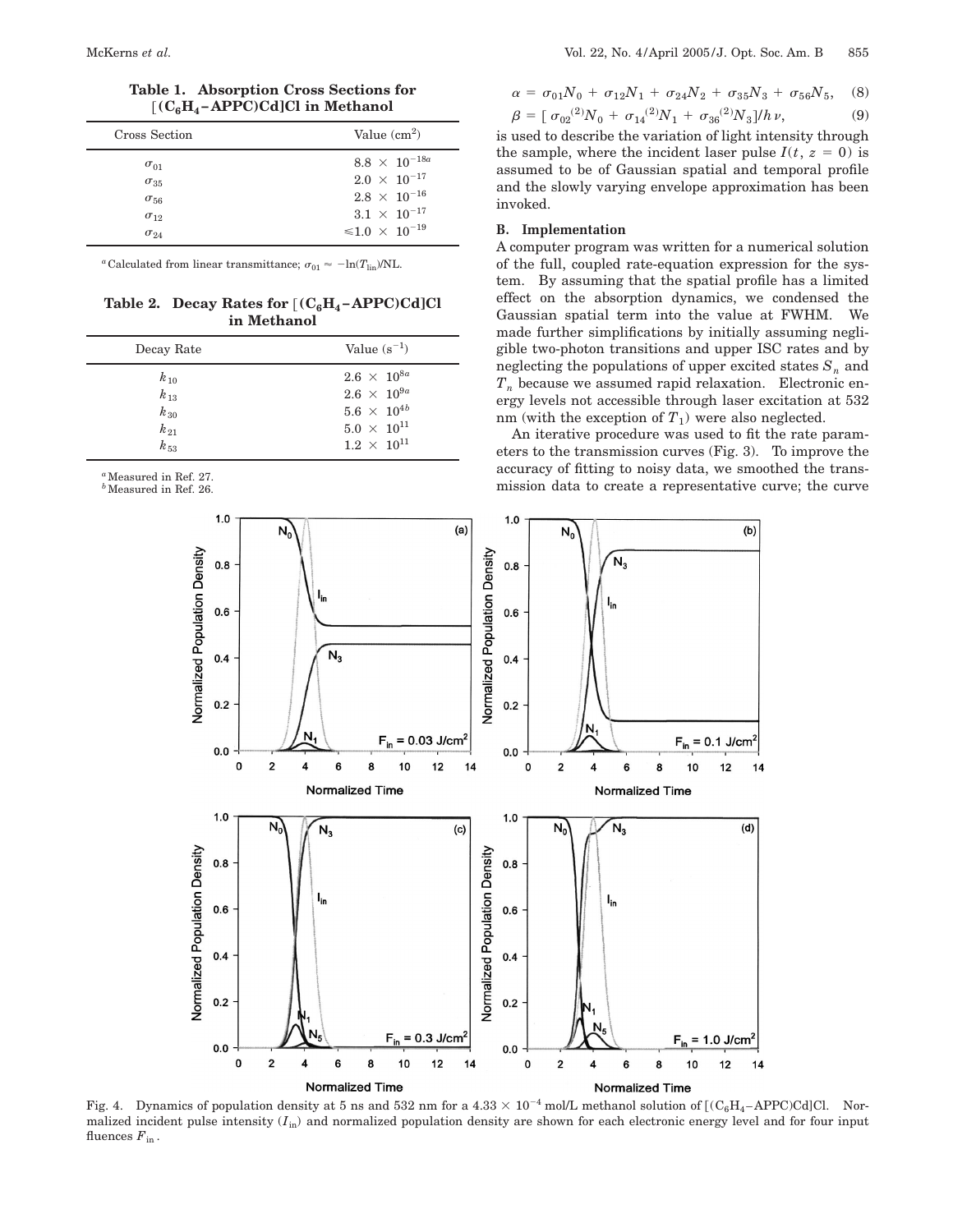

Fig. 5. Dynamics of population density at 40 ps and 532 nm for a  $4.33 \times 10^{-4}$  mol/L methanol solution of  $[(C_6H_4 - APPCCd]C]$ . Normalized incident pulse intensity  $(I_{in})$  and normalized population density are shown for each electronic energy level and for four input fluences  $F_{\text{in}}$ .

was then normalized by the linear transmittance,  $T_{lin}$ . The parameters  $k_{13}$ ,  $k_{30}$ ,  $k_{10}$ , and  $\sigma_{01}$  were then taken from fluorescence,  $26,27$  transient absorption,  $26$  and linear transmission data; we approximated first triplet excitedstate absorption cross section  $\sigma_{35}$  by fitting the nanosecond data in the  $0.001-0.3$  J/cm<sup>2</sup> range under the assumption that  $\sigma_{12} = \sigma_e$  (as measured by a *Z* scan at 40 ps).<sup>16,17</sup> Then, using the newly calculated  $\sigma_{35}$ , we fitted the RSA portion of the picosecond data to obtain a more-precise value for  $\sigma_{12}$ . Next,  $\sigma_{56}$  and k<sub>53</sub> were evaluated and the fit of  $\sigma_{35}$  was refined over the duration of the nanosecond curve. Utilizing these newly calculated values, we extracted  $\sigma_{24}$  and  $k_{21}$  and recalculated  $\sigma_{12}$  to best fit the whole length of picosecond data. Where necessary, another iterative cycle was then performed to produce the final values of all absorption cross sections (Table 1) and decay rates (Table 2).

#### **4. RESULTS AND DISCUSSION**

#### **A. Testing the Parameter Basis**

We then tested the initially neglected parameters, one at a time, by adding them from  $R'$  to the simulation and repeating the above process; thus, both the presence of twophoton transitions, intersystem crossings between higher

singlet and triplet excited states, and the possibility of nonnegligible upper excited-state lifetimes were also explored in this model. Models currently reported in the literature attempt only to track the behavior of  $k_{13}$  and *k*<sup>30</sup> and do not typically include these rates as fit parameters. Adding  $k_{25}$  as a fit parameter was a further attempt to expand the fitting ability of the present model; however,  $k_{25}$  was found to have a negligible effect for the complex studied. The addition of  $k_{65}$  and  $k_{42}$  was similarly found to produce a negligible effect for  $[(C_6H_4 - APPC)Cd]Cl.$  The  $k_{51}$  transition was also considered but was omitted because of the likelihood of a large energy gap between  $T_2$  and  $S_1$ .

All energy levels considered (with the exception of  $T_1$ ) were accessible by means of one- or two-photon excitation by a laser at 532 nm; thus, for the model presented in this manuscript, the energy-level separation is approximately the same within a same-spin system. This model, however, does not account for the possibility of intermediate electronic energy levels that lie between the seven levels shown. The linear absorption and transient difference spectra for  $[(C_6H_4 - APPC)Cd]Cl$  show that most likely there exist electronic energy levels in addition to those used in this model.<sup>13,25,26</sup> However, if all spin-flip transitions (intersystem crossings) except  $k_{13}$  and  $k_{30}$  are con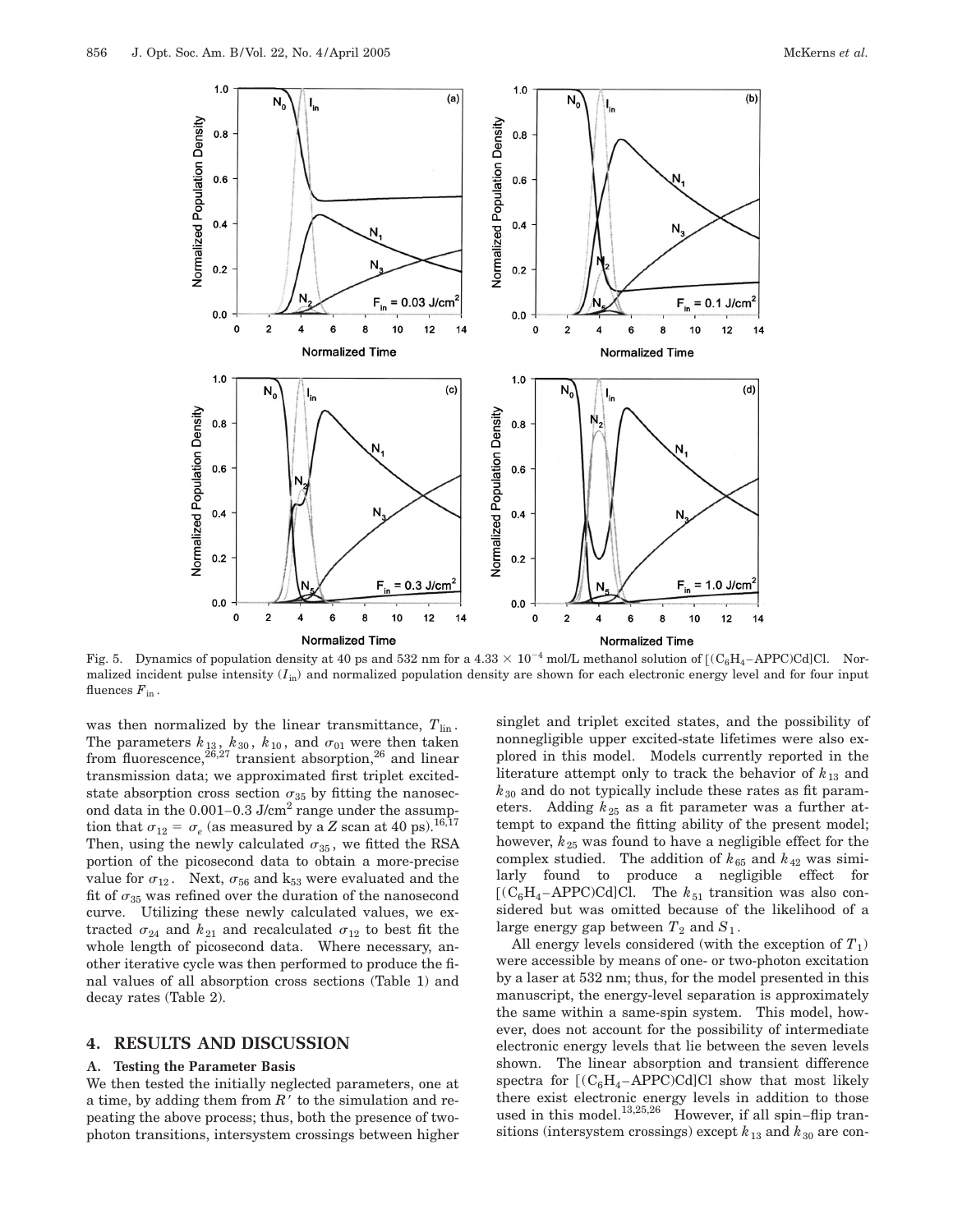sidered to be negligible (as in standard models for porphyrins and porphyrin-like materials),  $9,20,31$  the effect of neglecting an intermediate level would only be to cause the calculated relaxation rate for the modeled adjoining same-spin levels to be equal to the sum of the transition rates calculated when the intermediate level was included. When intermediate levels and all possible firstorder higher intersystem crossing transitions  $(k_{25}$  and  $k_{51}$ ) are both included in the model, the complexity of the model is greatly increased; however, as stated above, the presence of an intermediate level should be seen only as a strengthening of a single transition. For example, if in reality there existed an intermediate level between  $T_1$ and  $T_2$ , and an intermediate level between  $S_1$  and  $S_2$ , then a model that neglects intermediate levels would detect the intersystem crossing between the two aforementioned intermediate levels as an increased  $k_{51}$ , and none of the other transition rates would be affected.

Nonnegligible two-photon coefficients change the behavior of the calculated transmission curves differently from single-photon coefficients; however, two-photon coefficients do transform similarly to combinations of singlephoton parameters [i.e.,  $\sigma_{36}^{(2)}$  yields fits to the transmission curve similarly to a combination of  $\sigma_{35}$ ,  $k_{53}$ , and  $\sigma_{56}$ ). Thus two-photon absorption cross sections should always provide a less flexible fit to the curve and therefore most likely will provide only an additional, extraneous, parameter to fitting the curve. In the fittings described in this paper the values of all two-photon absorption cross sections tested converged to zero. The only exception was  $\sigma_{36}^{(2)}$ , which converged to an exceedingly large value when  $k_{53}$  was held at a negligible value and thus was deemed to produce an unphysical solution. Further, a fitting of  $\sigma_{36}^{(2)}$ , when the fitting involved no constraints on  $k_{53}$ , produced no significant improvement of the calculated transmission curve. In this manner it was determined that the addition of two-photon absorption does not improve the theoretical fit. Thus for the present study the approximation of an active five-state dynamic system  $(N_4 = 0, N_6 = 0, k_{25} = 0, k_{51} = 0, \sigma_{ij}^{(2)} = 0)$ was found to model successfully the transmission behavior of the  $[(C_6H_4 - APPC)Cd]Cl$  solution.

Triplet–triplet annihilation is a process by which two molecules with long-lived triplet states collide in solution and annihilate each other to produce one molecule in the excited singlet and another in the ground state. $32$  Two interacting solute molecules may exhibit triplet–triplet annihilation if both the solute has a long triplet lifetime and there is a relatively high solute concentration. The solute concentration used in the research reported here



Fig. 6. Dynamics of absorbed energy at 5 ns and 532 nm for a  $4.33 \times 10^{-4}$  mol/L methanol solution of  $[(C_6H_4-APPC)Cd]Cl$ . Normalized absorbed energies  $(E_{ij} = \sigma_{ij} N_i I)$  are shown for four input fluences  $F_{in}$ .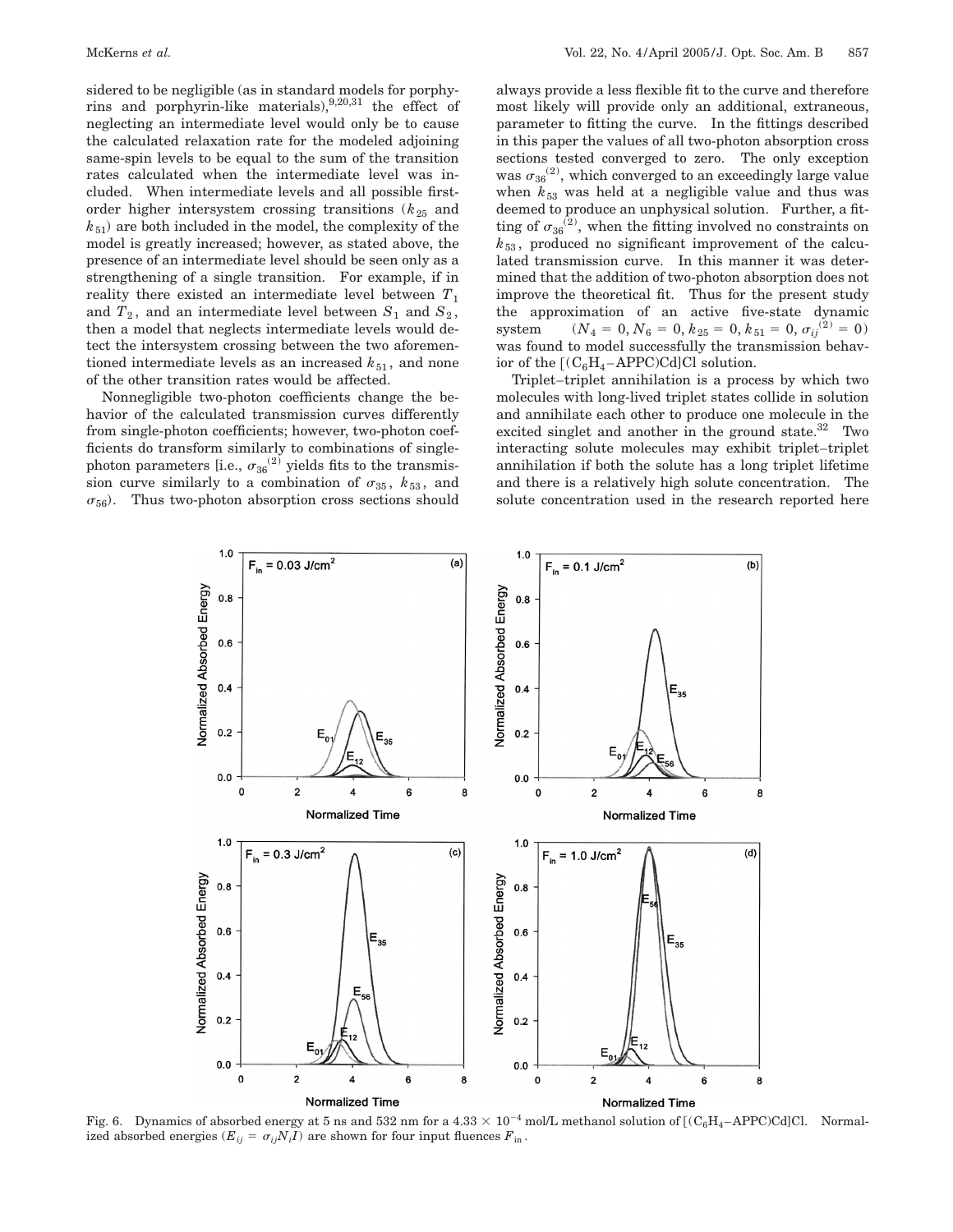

Fig. 7. Dynamics of absorbed energy at 40 ps and 532 nm for a  $4.33 \times 10^{-4}$  mol/L methanol solution of  $[(C_6H_4 - APPC)Cd]Cl$ . Normalized absorbed energies ( $E_{ij} = \sigma_{ij} N_i I$ ) are shown for four input fluences  $F_{in}$ . Because the product  $\sigma_{56} N_5 I$  is fairly large at high fluences, the second excited triplet state *T*<sup>2</sup> plays a much greater role in the dynamics than expected.

was relatively low. Further, the annihilation process would act only to modify  $k_{30}$  and  $k_{13}$  for  $T_1$  , or  $k_{\,25}$  and  $k_{\,51}$ for  $T_2$ ; intersystem crossings involving  $T_2$  were determined to be negligible, and  $T_1$  mimics exactly what was measured experimentally. Thus intersolute triplet-Thus intersolute triplettriplet annihilation should have no effect on fitting the calculated transmission curve for the present  $[(C_6H_4 - APPC)Cd]Cl$  complex. Triplet–triplet annihilation can occur also between a solute and a solvent molecule when the solute has an  $S_1$  that lies below solvent  $S_1$ and a  $T_1$  that lies above solvent  $T_1$ . In this case the solvent–solute interaction must be strong (partially because of the presence of triplet states with highly similar energies) and the solvent molecule must attain a relatively largely populated triplet state. This situation usually occurs when the solvent and the solute are similar, which should not be the case for an APPC in methanol.

## **B. Absorbed Energy and Population Dynamics for**  $[(C_6H_4 - APPC)Cd]Cl$

The relative contribution of each state can be seen through examination of the population dynamics and absorbed energy curves of the system. For 5-ns pulses, most of the population excited into  $S_1$  quickly relaxes into *T*<sup>1</sup> through ISC; thus, triplet excited-state absorption becomes the dominant mechanism for RSA (Fig. 4). As  $T_1$ becomes significant, RSA increases until  $\sim 0.03$  J/cm<sup>2</sup>, where  $N_3$  surpasses  $N_0$  and the slope of the transmission curve stabilizes. At  $\sim$ 1 J/cm<sup>2</sup>,  $N_5$  becomes significant, and thus upper triplet excited-state absorption is strongly felt. Correspondingly, a larger value of  $\sigma_{56}$  causes even stronger RSA in the transmission curve in the portion of the curve that is due mainly to  $\sigma_{35}$ . At pulse maximum for 1 J/cm<sup>2</sup>, all or almost all of the population density is in the triplet manifold, and the ground state is bleached. For 40-ps pulses the pulse duration is much shorter than the inverse of both  $k_{10}$  and  $k_{13}$ ; therefore the RSA comes predominantly from singlet excited-state absorption (Fig. 5). Similarly to the behavior for nanosecond pulses, RSA  $\operatorname{increases}$  until  ${\sim}0.03$   $\operatorname{J/cm}^2,$  where  $N_1$  surpasses  $N_0,$  and the slope of the transmission curve stabilizes; the steepness of this slope is dictated primarily by the dominance of larger  $\sigma_{12}$  over  $\sigma_{01}$ . At fluences of ~0.3 J/cm<sup>2</sup> and higher, the population of the ground state quickly becomes depleted and  $N_2$  becomes larger than  $N_1$  in the neighborhood of the pulse maximum; thus saturated absorption occurs because  $\sigma_{24}$  is less than  $\sigma_{12}$ . Under excitation with a 1-J/cm<sup>2</sup> input fluence,  $S_2$  is the dominant state in the region of pulse excitation; however, beyond a Gaussian half-width to either side of the pulse maximum,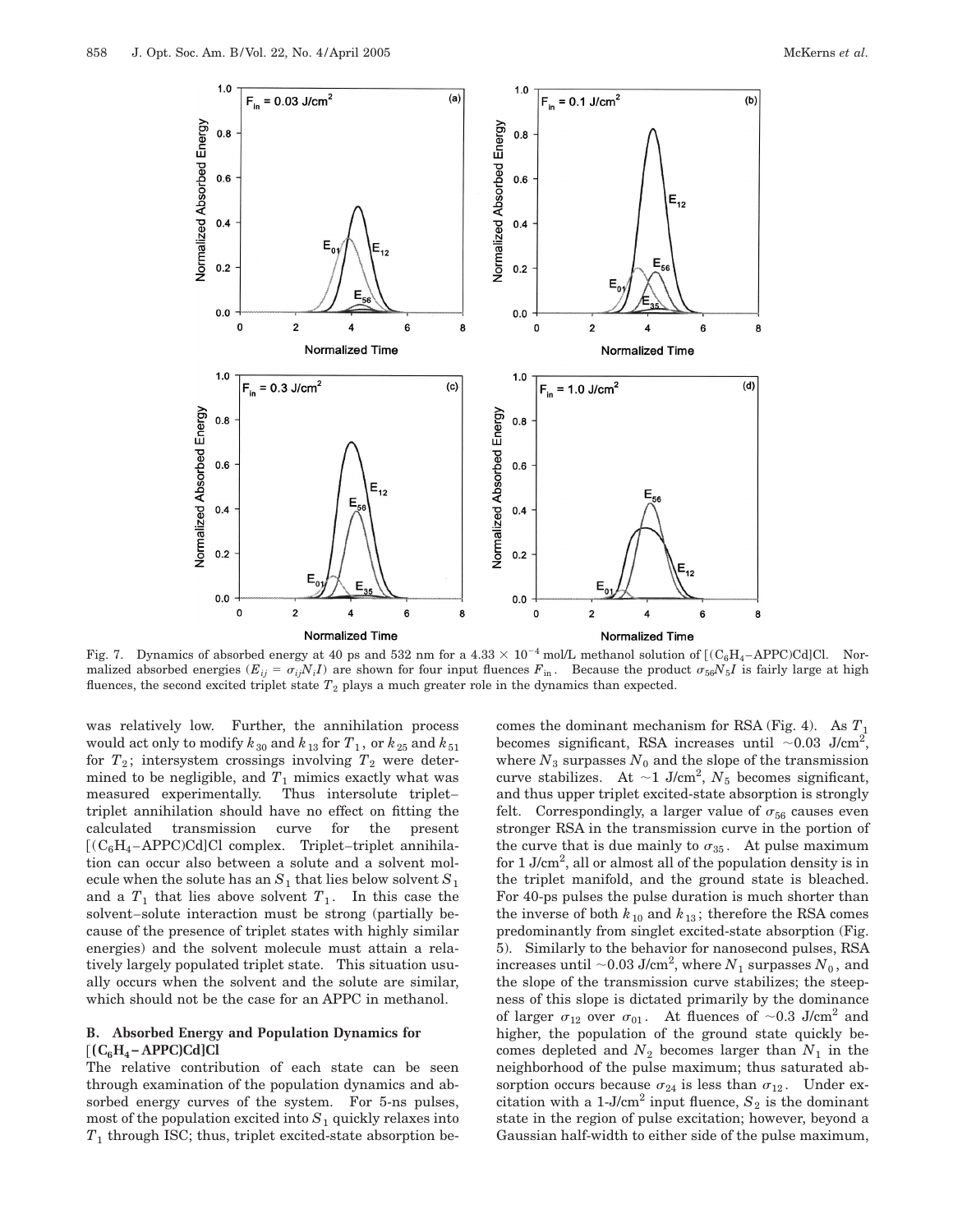*S*<sup>1</sup> dominates, and the majority of the population density resides in the singlet states until a time that is approximately eight times the Gaussian half-width after the laser pulse.

The absorbed energy dynamics allow for quick determination of the relative strength of each absorption process over the pulse duration. For solutions of  $[(C_6H_4 - APPC)Cd]Cl$  at 5-ns pulse excitation, the values of  $\sigma_{01}$  and  $\sigma_{35}$  are roughly equivalent; thus, for lower fluences, trends in the absorbed energy dynamics (Fig. 6) closely track those of the nanosecond population dynamics. However, at fluences above  $\sim 0.1$  J/cm<sup>2</sup> the  $T_2 - T_n$ transition begins to absorb a significant amount of energy. The  $T_1 - T_2$  transition and the  $T_2 - T_n$  transition absorb almost equal amounts of energy for a pulse of  $F_{in}$ 



Fig. 8. As indicated, current six-state energy-level models do not adequately predict the transmission behavior of  $[(C_6H_4 - APPC)Cd]Cl$  at high fluences. Without the inclusion of  $\sigma_{56}$  and  $k_{53}$ , the best fit to (a) the 5-ns transmission curve saturates near 0.5 J/cm<sup>2</sup>, and values of  $\sigma_{35}$  are accordingly inflated. The deficiency of a six-level model is most dramatically illustrated by (b) replotting of the data as incident versus output fluence.

 $= 1$  J/cm<sup>2</sup>. The product  $\sigma_{56}N_5I$  is fairly large at high fluences; thus second excited triplet state  $T_2$  plays a much greater role in the dynamics than expected. At high fluences (and at this pulse width) it is not surprising that most of the pulse energy is absorbed into and remains in the manifold of the triplet states, because the high ISC rate and low  $k_{30}$  will effectively trap all the population density in  $T_1$  and higher triplet states. The 40-ps dynamics for absorbed energy in methanol-solvated  $[(C_6H_4 - APPC)Cd]Cl$  (Fig. 7) further emphasize the strength of influence of  $T_2$  (a state neglected in previous models). At low fluences the dominant absorption is  $S_0$ -S<sub>1</sub>; however, at  $F_{\text{in}}$  = ~0.02 J/cm<sup>2</sup> the  $S_1$ -S<sub>2</sub> transition becomes the dominant factor. Interestingly, although  $T_2$  contributes to less than 10% of the total population density at approximately  $F_{\text{in}} = 0.5 \text{ J/cm}^2$ , the  $T_2 - T_n$  transition begins to absorb the largest portion of the energy for the pulse at this fluence. This result underscores the importance of considering all the absorption cross sections in the ESA dynamics and shows that the parameters that most strongly govern the effectiveness of methanol-solvated  $[(C_6H_4 - APPC)Cd]Cl$  at morepractical device energies are the triplet state processes  $k_{13}$  and  $\sigma_{56}$ .

## **5. CONCLUSIONS**

Previous models have successfully predicted the transmission behavior of materials that either are simpler or were measured at lower energies than the  $[(C_6H_4 - APPC)Cd]Cl$  complex studied in this paper. For example, an accurate description of transmission behavior can often be achieved by fitting  $\sigma_{35}$  separately from  $\sigma_{12}$ and  $k_{21}$ ; this is often done when  $\sigma_{35}$  is expected to be the dominant fit parameter that governs the nanosecond dynamics, and  $\sigma_{12}$  and  $k_{21}$  are expected to dominate the picosecond dynamics. $9,19,20$  For many materials (including porphyrins) this is a fair assumption owing to the value of  $k_{13}$ . The addition of higher-order transition rates or a more-complex electronic energy-level structure may strain the reliability of a least-squares method when the separation criteria for simultaneous fitting are limited to spin character alone. A critical new step is taken in the study reported here: The core transition rates are recognized as separable not only by spin character but by fluence. At lower fluences, only the lower energy-level transitions will be active and thus only the lower energy-level parameters will govern the behavior of that portion of the transmission curve. By then expanding the fit to a larger set of parameters at higher fluences, we have already placed the full fit along a more likely well in the complex's parameter space.

The extension of measured fluence to greater than 1 J/cm2 resulted in transmission-versus-fluence curves for the  $[(C_6H_4 - APPC)Cd]Cl$  complex that cannot be fitted accurately with the six-state energy-level models currently found in the literature. Accurate fitting of the highfluence portions of the OPL data requires a model that includes higher-order triplet transitions. At more-practical device energies,  $k_{13}$  and  $\sigma_{56}$  are shown to most strongly govern the excited-state population dynamics of methanol-solvated  $[(C_6H_4 - APPC)Cd]Cl$ . Further, with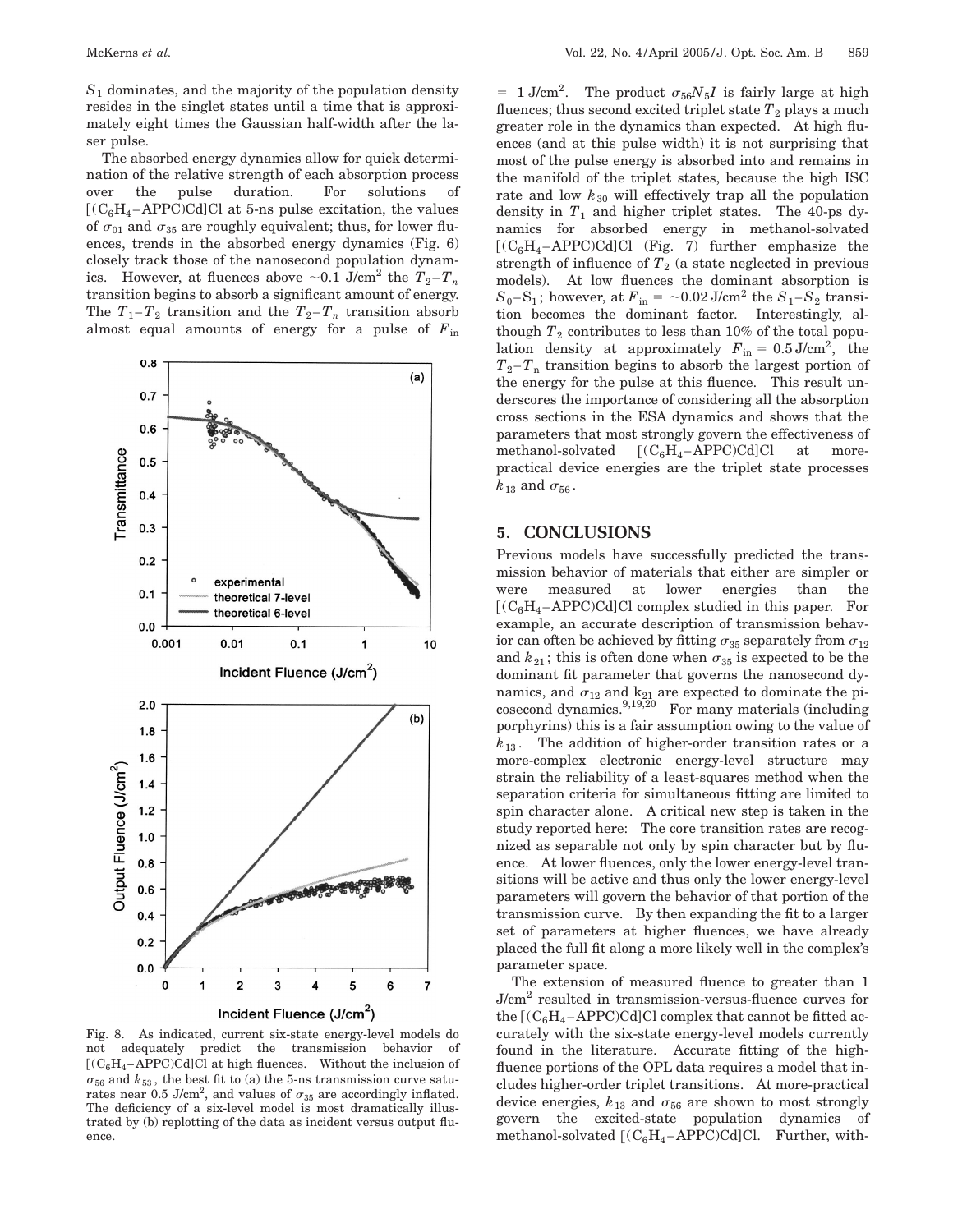out the inclusion of  $\sigma_{56}$  and  $k_{53}$  the best fit to the 5-ns transmission curve saturates near  $0.5$  J/cm<sup>2</sup> (Fig. 8), and values of  $\sigma_{35}$  are noticeably inflated. Nonlinearity that results from higher excited states can also be observed in the deviation from a cubic relationship for the phaseconjugate signal measured by degenerate four-wave mixing for this complex.<sup>15</sup> Accurate fitting of the dip feature in the 5-ns data for the  $[(C_6H_4 - APPC)Cd]Cl$  complex indicates that the sensitivity of this curve to  $\sigma_{12}$  permits a more-accurate determination of the fitted parameters. Whereas similar four-, five-, and six-state energy-level models have failed to correctly model fluences larger than  $1.0$  J/cm<sup>2</sup> in texaphyrins, porphyrins, fullerenes, phthalocyanines, and naphthalocyanines, $10,31$  the seven-state energy-level model presented in this paper should allow for more-accurate predictions of nonlinear absorptive behavior at high fluences for these and other similar organic reverse saturable absorbers.

# **ACKNOWLEDGMENTS**

The authors acknowledge support under U.S. Army Research Office grant DAAD19-99-1-0119 and National Science Foundation MultiUser Instrumentation grant DBI-0070220. The authors also acknowledge the contributions that Amy Van Engen Spivey has made to the content and editing of this manuscript.

\*Present address, Division of Engineering and Applied Science, California Institute of Technology, Pasadena, California 91125; e-mail, mmckerns@caltech.edu.

† Present address, Department of Chemistry, North Dakota State University, Fargo, North Dakota 58105.

#### **REFERENCES**

- 1. A. A. Said, C. Wamsley, D. J. Hagan, E. W. Van Stryland, B. A. Reinherdt, P. Roderer, and A. G. Dillard, ''Third and fifth order optical nonlinearities in organic materials,'' Chem. Phys. Lett. **228**, 646–650 (1994).
- 2. S. M. Jensen, ''The nonlinear coherent coupler,'' IEEE J. Quantum Electron. **QE-18**, 1580–1583 (1982).
- 3. D. J. Harter, M. L. Shand, and Y. B. Band, "Power/energy limiter using reverse saturable absorption,'' J. Appl. Phys. **56**, 865–868 (1984).
- 4. L. W. Tutt and T. F. Boggess, ''A review of optical limiting mechanisms and devices using organics, fullerines, and semicinductors and other materials," Prog. Quantum Electron. **17**, 299–338 (1993).
- 5. B. G. Maiya, A. Harriman, J. L. Sessler, G. Hemmi, T. Murai, and T. E. Mallouk, ''Ground- and excited-state spectral and redox properties of cadmium(II) texaphyrin,'' J. Phys. Chem. **93**, 8111–8115 (1989).
- 6. T. D. Mody and J. L. Sessler, ''Texaphyrins: a new approach to drug development,'' J. Porphyrins Phthalocyanines **5**, 134–142 (2001).
- 7. R. A. Hann and D. Bloor, *Organic Materials for Nonlinear Optics* (Royal Society of Chemistry, London, 1989).
- 8. T. J. Bunning, L. V. Natarajan, M. G. Schmitt, B. L. Epling, and R. L. Crane, "Optical limiting in solutions of diphenyl polyenes,'' Appl. Opt. **30**, 4341–4350 (1991).
- 9. J. Si, M. Yang, Y. Wang, L. Zhang, C. Li, D. Wang, S. Dong, and W. Sun, ''Nonlinear excited state absorption in cadmium texaphyrin solution,'' Appl. Phys. Lett. **64**, 3083– 3085 (1994).
- 10. J. W. Perry, "Organic and metal-containing reverse saturable absorbers for optical limiters,'' in *Nonlinear Optics of Organic Molecules and Polymers*, H. S. Nalwa and S.

Miyata, eds. (CRC Press, Boca Raton, Fla., 1997), pp. 813– 840.

- 11. K. Mansour, P. D. Fuqua, S. R. Marder, B. S. Dunn, and J. W. Perry, "Solid state optical limiting materials based on phthalocyanine-containing polymers and organicallymodified sol-gels,'' in *Organic, Metallo-Organic, and Polymeric Materials for Nonlinear Optical Applications*, S. R. Marder and J. W. Perry, eds., Proc. SPIE **2143**, 239–250 (1994).
- 12. B. G. Maiya, T. E. Mallouk, G. Hemmi, and J. L. Sessler, ''Effects of substituents on the spectral and redox properties of cadmium(II) texaphyrins,'' Inorg. Chem. **29**, 3738–3745 (1990).
- 13. W. Sun, C. C. Byeon, M. M. McKerns, C. M. Lawson, G. M. Gray, and D. Wang, "Optical limiting performances of asymmetric pentaazadentate porphyrin-like cadmium complexes,'' Appl. Phys. Lett. **73**, 1167–1169 (1998).
- 14. W. Sun, C. C. Byeon, M. M. McKerns, C. M. Lawson, G. M. Gray, and D. Wang, ''Relationship between chemical structures and optical limiting properties of penta-azadentate porphyrinlike metal complexes,'' in *Nonlinear Optical Liquids for Power Limiting and Imaging*, C. M. Lawson, ed., Proc. SPIE **3472**, 127–134 (1998).
- 15. W. Sun, C. C. Byeon, C. M. Lawson, G. M. Gray, and D. Wang, ''Third-order susceptibilities of asymmetric pentaazadentate porphyrin-like metal complexes,'' Appl. Phys. Lett. **74**, 3254–3256 (1999).
- 16. W. Sun, C. C. Byeon, M. M. McKerns, C. M. Lawson, S. Dong, D. Wang, and G. M. Gray, "Characterization of the third-order nonlinearity of  $[(CH_3-TXP)Cd]Cl,''$  in *Power-Limiting Materials and Devices*, C. M. Lawson, ed., Proc. SPIE **3798**, 107–116 (1999).
- 17. J. Si, "Excited state optical nonlinearity in metalloporphyrin-like and its applications,'' Ph.D. dissertation (Harbin Institute of Technology, Harbin, China, 1994).
- 18. W. Sun, C. C. Byeon, C. M. Lawson, G. M. Gray, and D. Wang, "Third-order nonlinear optical properties of an expanded porphyrin cadmium complex,'' Appl. Phys. Lett. **77**, 1759–1761 (2000).
- 19. C. R. Giuliano and L. D. Hess, ''Nonlinear absorption of light: optical saturation of electronic transitions in organic molecules with high intensity laser radiation,'' IEEE J. Quantum Electron. **QE-3**, 358–367 (1967).
- 20. J. Si, M. Yang, Y. Wang, L. Zhang, C. Li, D. Wang, S. Dong, and W. Sun, ''Nonlinear absorption in metallo-porphyrinlike,'' Opt. Commun. **109**, 487–491 (1994).
- 21. A. Jasat and D. Dolphin, "Expanded porphyrins and their heterologs,'' Chem. Rev. **97**, 2267–2340 (1997).
- 22. J. L. Sessler, M. R. Johnson, and V. J. Lynch, ''Synthesis and crystal structure of a novel tripyrrane-containing porphyrinogen-like macrocycle,'' J. Org. Chem. **52**, 4394– 4397 (1987).
- 23. W. Sun and D. Wang, ''The synthesis and characterization of asymmetric pentaazadentate porphyrin-like metal complexes,'' Chin. Chem. Lett. **4**, 225–228 (1993).
- 24. W. Sun and D. Wang, "The synthesis and characterization of asymmetric pentaazadentate porphyrin-like metal complexes,'' Chin. J. Org. Chem. **14**, 34–38 (1994).
- 25. Q. Gong, Y. Wang, S.-C. Yang, Z. Xia, Y. H. Zou, W. Sun, S. Dong, and D. Wang, ''Third-order optical nonlinearities of new two-dimensional pi-conjugated metal-coordinated complexes,'' J. Phys. D **27**, 911–913 (1994).
- 26. W. Sun and D. Wang, "Excited-state properties of asymmetric pentaazadentate expanded porphyrins,'' Science in China B **39**, 509–518 (1996).
- 27. C. C. Byeon, M. M. McKerns, W. Sun, T. M. Nordlund, C. M. Lawson, and G. M. Gray, "Excited state lifetime and intersystem crossing rate of asymmetric pentaazadentate porphyrin-like metal complexes,'' Appl. Phys. Lett. **84**, 5174–5176 (2004).
- 28. M. M. McKerns, "Characterization of molecular structure, excited-state absorption, and nonlinear optical response of metallotexaphyrin complexes,'' Ph.D. dissertation (University of Alabama at Birmingham, Birmingham, Ala., 2002).
- 29. K. Mansour, D. Alvarez, Jr., K. J. Perry, I. Choong, S. R.